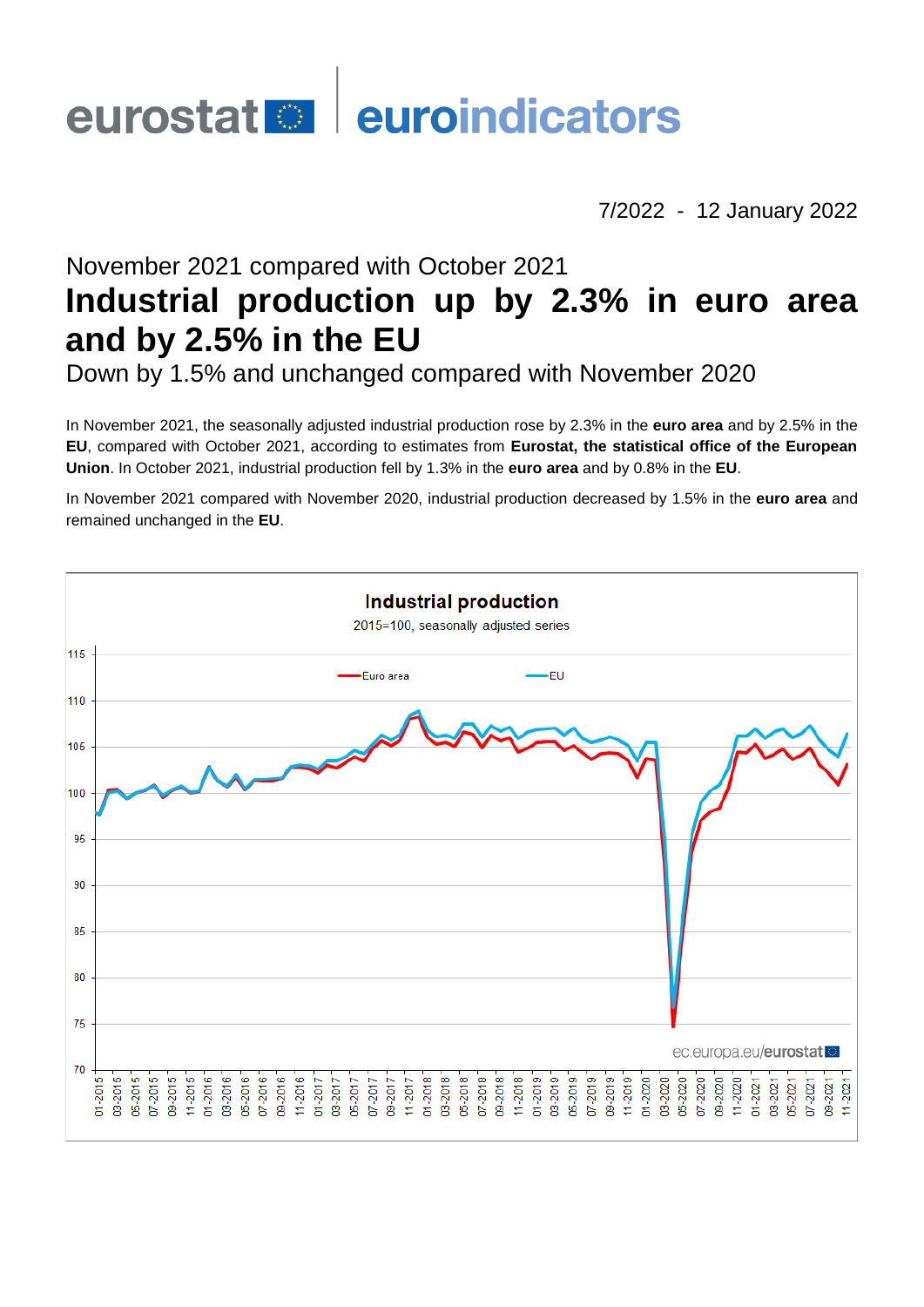# **Monthly comparison by main industrial grouping and by Member State**

In the **euro area** in November 2021, compared with October 2021, production of non-durable consumer goods rose by 3.2%, capital goods by 1.5%, energy by 1.2% and intermediate goods by 0.9%, while production of durable consumer goods fell by 0.2%.

In the **EU**, production of non-durable consumer goods rose by 3.0%, capital goods by 2.3%, intermediate goods by 1.4%, energy by 0.9% and durable consumer goods by 0.1%.

Among Member States for which data are available, the largest monthly increases were registered in **Ireland**  (+37.3%), **Poland** (+5.9%) and **Czechia** (+4.8%). The highest decreases were observed in **Belgium** (-4.4%), **Malta** (-3.7%) and **Luxembourg** (-2.3%).

### **Annual comparison by main industrial grouping and by Member State**

In the **euro area** in November 2021, compared with November 2020, production of capital goods fell by 9.8%, while intermediate goods rose by 1.9%, energy by 3.7%, durable consumer goods by 4.4% and non-durable consumer goods by 6.1%.

In the **EU**, production of capital goods fell by 8.2%, while intermediate goods rose by 2.8%, durable consumer goods by 4.9%, energy by 6.7% and non-durable consumer goods by 7.3%.

Among Member States for which data are available, the largest annual decreases were registered in **Ireland** (-30.4%), **Malta** (-7.8%), **Germany** and **Luxembourg** (both -2.5%). The highest increases were observed in **Lithuania** (+17.0%), **Poland** (+15.3%) and **Bulgaria** (+13.3%).

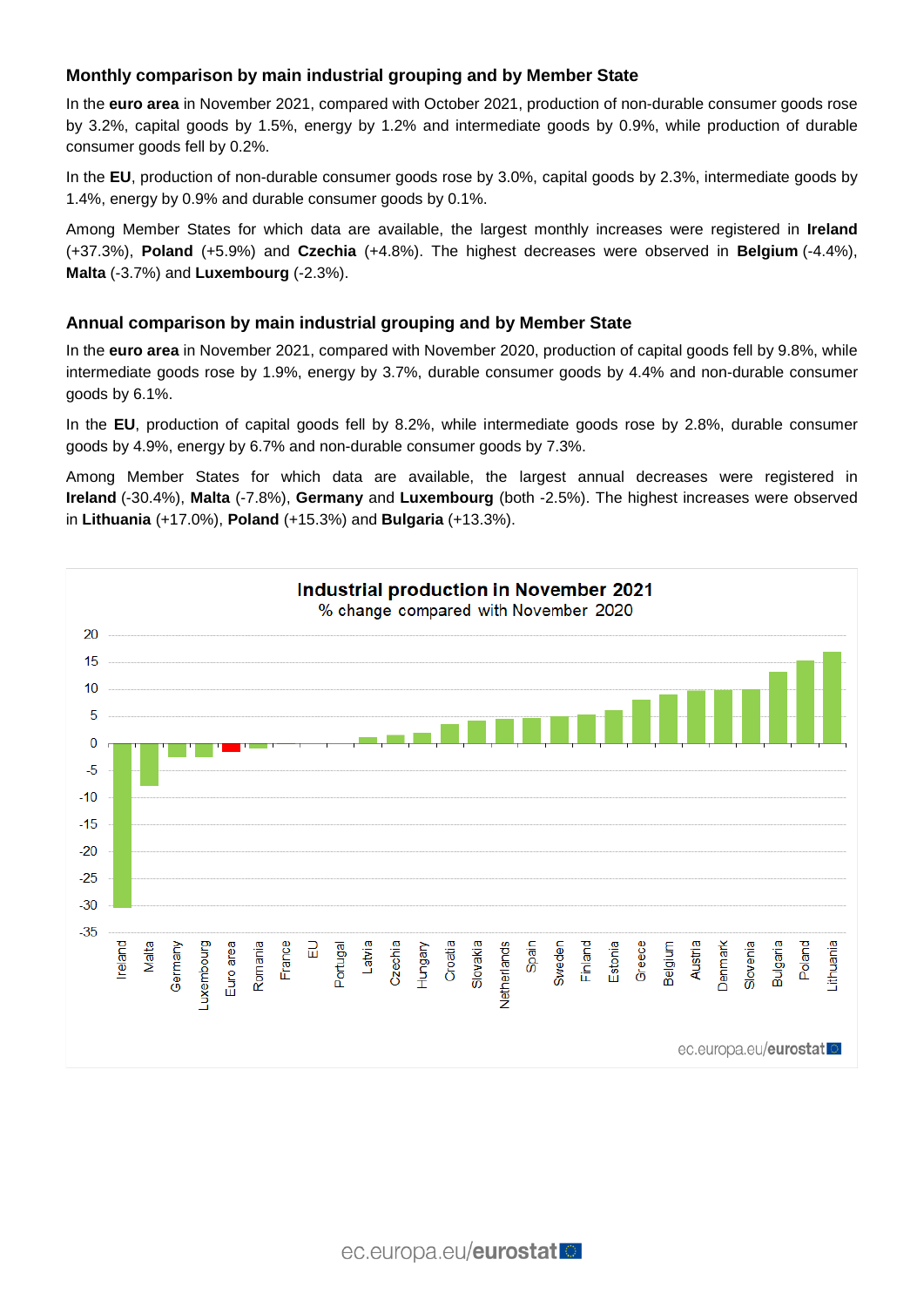#### **Geographical information**

The **euro area** (EA19) includes Belgium, Germany, Estonia, Ireland, Greece, Spain, France, Italy, Cyprus, Latvia, Lithuania, Luxembourg, Malta, the Netherlands, Austria, Portugal, Slovenia, Slovakia and Finland.

The **European Union** (EU27) includes Belgium, Bulgaria, Czechia, Denmark, Germany, Estonia, Ireland, Greece, Spain, France, Croatia, Italy, Cyprus, Latvia, Lithuania, Luxembourg, Hungary, Malta, the Netherlands, Austria, Poland, Portugal, Romania, Slovenia, Slovakia, Finland and Sweden.

#### **Methods and definitions**

The **index of industrial production** measures the evolution of the volume of production for industry excluding construction, based on data adjusted for calendar and seasonal effects.

**Seasonally adjusted** euro area and EU series are calculated by aggregating the seasonally adjusted national data.

Total industry covers [NACE rev.2](https://ec.europa.eu/eurostat/ramon/nomenclatures/index.cfm?TargetUrl=LST_NOM_DTL&StrNom=NACE_REV2&StrLanguageCode=EN&IntPcKey=&StrLayoutCode=HIERARCHIC) sections B to D. Missing observations from Member States for recent months are estimated for the calculation of the euro area and the EU aggregates.

#### **Revisions and timetable**

Compared with data issued in the News Release [138/2021](https://ec.europa.eu/eurostat/documents/2995521/11563407/4-14122021-%20AP-EN.pdf/9bbafa7c-ea3e-85af-626c-c458d2eeacf7) of 14 December 2021, the monthly percentage change for October 2021 has been revised from +1.1% to -1.3% in the euro area and from +1.2% to -0.8% in the EU. The annual percentage change has been revised from +3.3% to +0.2% in the euro area and from +3.6% to +0.9% in the EU. CSO Ireland revised the national industrial production and turnover indices in December 2021. Further explanations on the revisions of the data for Ireland can be found [here.](https://www.cso.ie/en/releasesandpublications/in/ipt/informationnoteindustrialproductionandturnoveriptindexrevision2021/)

#### **For more information**

Eurosta[t database section](https://ec.europa.eu/eurostat/web/short-term-business-statistics/data/database) on short-term business statistics Eurosta[t Statistics Explained article](https://ec.europa.eu/eurostat/statistics-explained/index.php/Industrial_production_(volume)_index_overview) on the industrial production index Eurosta[t Statistics Explained article](https://ec.europa.eu/eurostat/statistics-explained/index.php?title=Impact_of_Covid-19_crisis_on_industrial_production) on the impact of COVID-19 crisis on industrial production Th[e weights of the Member States](https://circabc.europa.eu/w/browse/d72689ec-103e-41a8-81d1-2e5ea5f171f5) in the EU and euro area aggregates (See file NEWS\_RELEASE\_WEIGHTINGS\_2015) Eurostat €-indicator[s release calendar](https://ec.europa.eu/eurostat/news/release-calendar) European Statistic[s Code of Practice](https://ec.europa.eu/eurostat/web/products-catalogues/-/KS-02-18-142)

#### **Eurostat Press Office**

María Guadalupe MORENO CABANILLAS Tel: +352-4301-33 408 [eurostat-pressoffice@ec.europa.eu](mailto:eurostat-pressoffice@ec.europa.eu)

**For further information on data:**

Zsolt VÖLFINGER Tel: +352-4301-31 699 [zsolt.volfinger@ec.europa.eu](mailto:zsolt.volfinger@ec.europa.eu)

**Media requests**: [eurostat-mediasupport@ec.europa.eu](mailto:eurostat-mediasupport@ec.europa.eu) / Tel: +352-4301-33 408 <sup>1</sup> @EU Eurostat **4 [@EurostatStatistics](https://www.facebook.com/EurostatStatistics) [O] @EU Eurostat example ex.europa.eu/eurostat/** 

ec.europa.eu/eurostat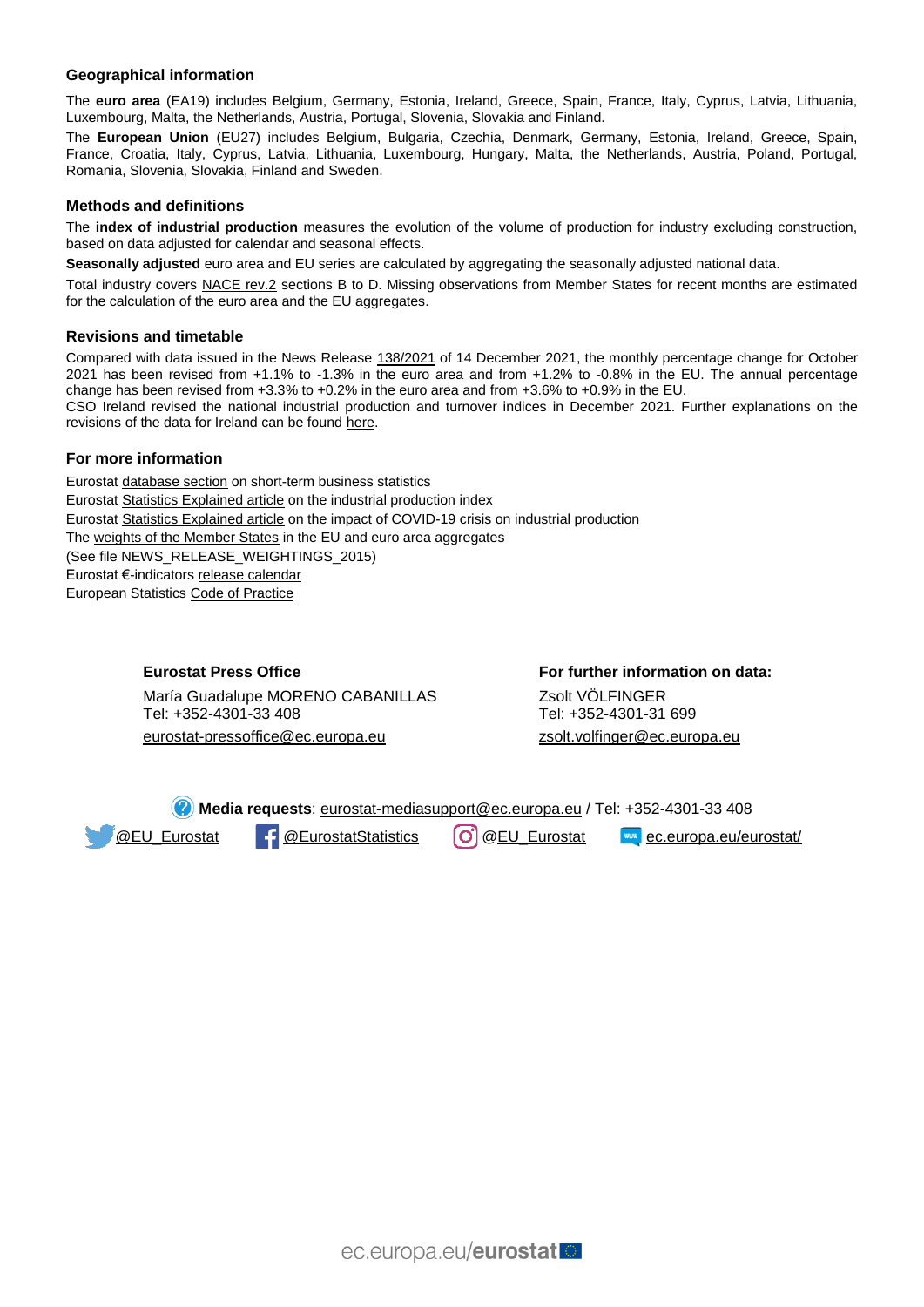# **Industrial production**

% change compared with previous month\*

|                            | $Jun-21$ | <b>Jul-21</b> | Aug-21 | <b>Sep-21</b> | <b>Oct-21</b> | <b>Nov-21</b> |  |
|----------------------------|----------|---------------|--------|---------------|---------------|---------------|--|
| Euro area                  |          |               |        |               |               |               |  |
| Total industry             | 0.4      | 0.8           | $-1.7$ | $-0.9$        | $-1.3$        | 2.3           |  |
| Intermediate goods         | 0.2      | 0.3           | $-1.3$ | $-0.3$        | $-0.2$        | 0.9           |  |
| Energy                     | $-0.4$   | $-0.4$        | 0.6    | 1.2           | 0.5           | 1.2           |  |
| Capital goods              | $-2.1$   | 2.3           | $-2.5$ | $-1.5$        | 1.3           | 1.5           |  |
| Durable consumer goods     | 0.1      | 0.4           | $-3.1$ | 0.8           | 1.9           | $-0.2$        |  |
| Non-durable consumer goods | 3.9      | 1.9           | $-1.9$ | $-0.1$        | $-4.5$        | 3.2           |  |
| <b>EU</b>                  |          |               |        |               |               |               |  |
| Total industry             | 0.5      | 0.8           | $-1.4$ | $-1.0$        | $-0.8$        | 2.5           |  |
| Intermediate goods         | 0.3      | 0.2           | $-1.4$ | $-0.1$        | $-0.1$        | 1.4           |  |
| Energy                     | 0.1      | 0.0           | 0.7    | 0.9           | 2.3           | 0.9           |  |
| Capital goods              | $-1.7$   | 2.1           | $-3.0$ | $-1.5$        | 1.5           | 2.3           |  |
| Durable consumer goods     | 0.4      | $-0.7$        | $-2.6$ | 0.9           | 1.6           | 0.1           |  |
| Non-durable consumer goods | 3.3      | 1.6           | $-0.7$ | $-0.7$        | $-3.4$        | 3.0           |  |

Source dataset: [sts\\_inpr\\_m](https://ec.europa.eu/eurostat/databrowser/view/STS_INPR_M__custom_157426/bookmark/table?lang=en&bookmarkId=e1a37ee0-dd54-4b40-ad2e-a8c4d82279e3)

| <b>Total industry</b> | <b>Jun-21</b> | <b>Jul-21</b>    | <b>Aug-21</b> | <b>Sep-21</b> | <b>Oct-21</b> | <b>Nov-21</b>        |
|-----------------------|---------------|------------------|---------------|---------------|---------------|----------------------|
| Euro area             | 0.4           | 0.8              | $-1.7$        | $-0.9$        | $-1.3$        | 2.3                  |
| <b>EU</b>             | 0.5           | 0.8              | $-1.4$        | $-1.0$        | $-0.8$        | 2.5                  |
| <b>Belgium</b>        | 8.2           | $-4.3$           | $-2.3$        | 0.4           | 1.5           | $-4.4$               |
| <b>Bulgaria</b>       | 0.4           | 0.9              | 2.1           | 1.4           | 1.0           | 1.4                  |
| <b>Czechia</b>        | 1.3           | 0.6              | $-2.0$        | $-3.3$        | 1.1           | 4.8                  |
| <b>Denmark</b>        | $-1.6$        | 4.7              | 4.5           | $-7.1$        | 2.7           | 3.0                  |
| Germany               | $-0.5$        | 1.2              | $-3.7$        | $-1.0$        | 2.8           | $-0.1$               |
| <b>Estonia</b>        | 3.0           | $-1.0$           | $-2.9$        | 4.4           | $-2.9$        | 2.7                  |
| Ireland**             | $-1.6$        | 1.3              | $-3.4$        | $-5.6$        | $-32.1$       | 37.3                 |
| Greece                | $-0.6$        | 2.5              | 0.6           | 1.4           | 2.5           | $-1.2$               |
| Spain                 | 0.3           | 0.6              | $-0.4$        | 0.4           | $-0.3$        | 1.8                  |
| <b>France</b>         | 0.6           | 0.5              | 0.9           | $-1.6$        | 0.9           | $-0.5$               |
| Croatia               | 0.7           | $-1.1$           | 0.7           | $-1.2$        | 1.8           | $-1.4$               |
| <b>Italy</b>          | C             | C                | C             | C             | C             | $\mathbf c$          |
| <b>Cyprus</b>         | $-3.0$        | $\overline{2.7}$ | 3.1           | $-4.8$        | 2.4           | ÷                    |
| Latvia                | 1.2           | 1.0              | $-2.1$        | 1.4           | $-1.5$        | 0.2                  |
| Lithuania             | 0.1           | $-1.8$           | 2.7           | 5.0           | 0.8           | $-0.5$               |
| Luxembourg            | 0.6           | $-2.6$           | 2.9           | $-0.8$        | 0.3           | $-2.3$               |
| <b>Hungary</b>        | $-0.4$        | $-0.6$           | $-2.8$        | $-0.2$        | 0.4           | 2.9                  |
| <b>Malta</b>          | 3.9           | $-1.3$           | $-6.3$        | $-0.6$        | 1.7           | $-3.7$               |
| <b>Netherlands</b>    | 2.1           | 0.9              | $-2.5$        | 0.9           | $-0.7$        | 0.6                  |
| <b>Austria</b>        | 0.3           | 1.8              | 1.2           | $-1.5$        | 2.8           | $1.2$                |
| Poland                | 1.0           | 0.9              | $-1.2$        | 0.7           | 1.8           | 5.9                  |
| <b>Portugal</b>       | $-2.2$        | 3.6              | $-1.9$        | 2.0           | 0.4           | $1.2$                |
| Romania               | 0.3           | $-0.9$           | $-0.4$        | $-2.3$        | 0.6           | 2.5                  |
| Slovenia              | 2.2           | $-1.7$           | 0.9           | 0.9           | 0.7           | 2.8                  |
| Slovakia              | 2.9           | $1.1$            | $-3.7$        | $-1.4$        | 3.3           | 3.5                  |
| <b>Finland</b>        | $-1.7$        | 0.3              | 1.2           | 0.8           | 0.0           | 0.6                  |
| <b>Sweden</b>         | 1.1           | 0.3              | $-1.7$        | 0.0           | 1.9           | 0.1                  |
| <b>Norway</b>         | 1.1           | 0.0              | 2.7           | 3.2           | $-5.3$        | $-3.0$               |
| Switzerland           | $-0.1$        | 0.7              | $-0.4$        | 1.0           |               | $\ddot{\phantom{a}}$ |

\* Calendar and seasonally adjusted

\*\* CSO Ireland is carrying out a review of the seasonal adjustment methodology for industrial production

: Data not available

c Confidential

Source dataset[: sts\\_inpr\\_m](https://ec.europa.eu/eurostat/databrowser/view/STS_INPR_M__custom_157710/bookmark/table?lang=en&bookmarkId=daad3781-0988-4ae4-8ec3-52334a659e0c)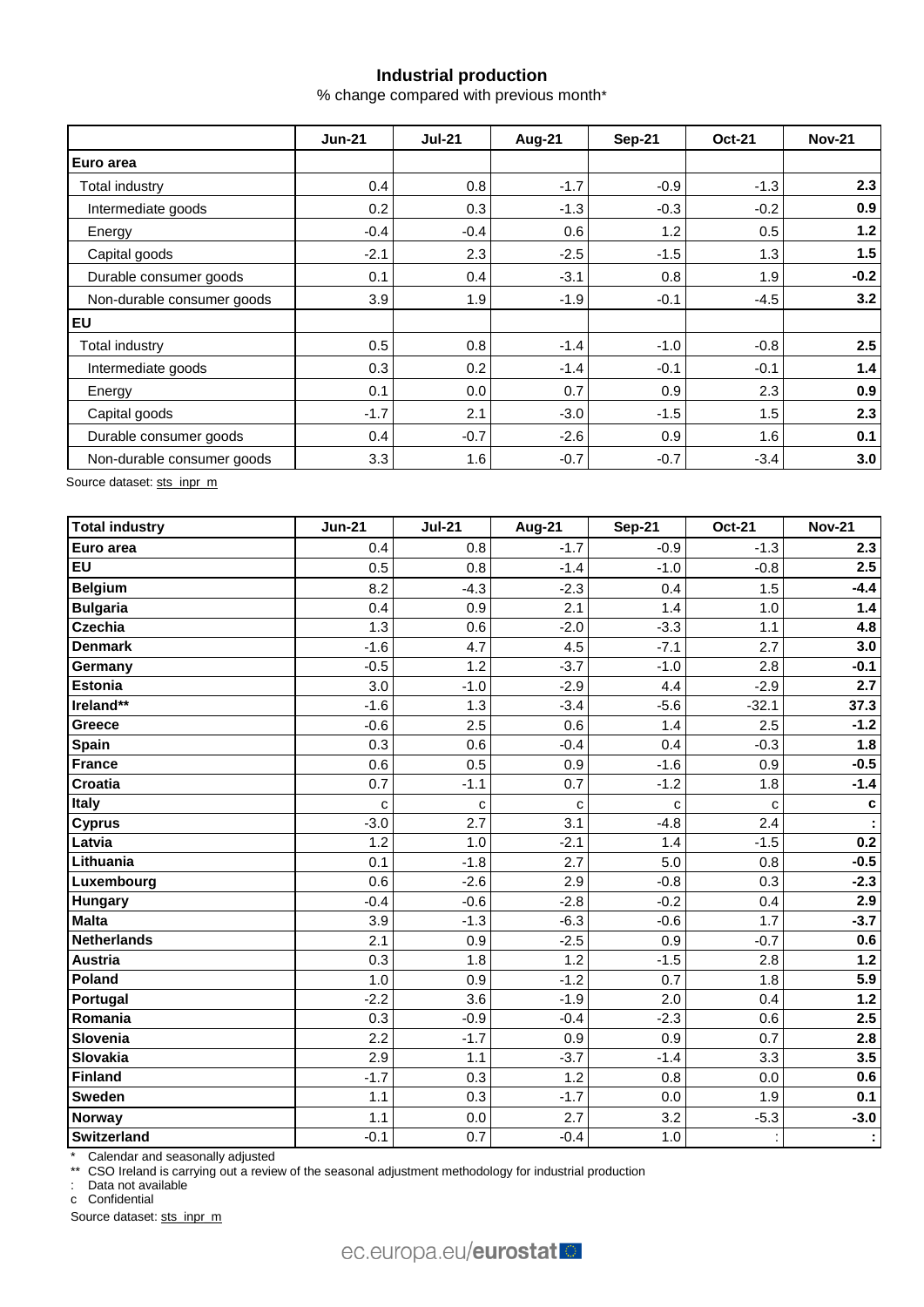## **Industrial production**

% change compared with same month of the previous year\*

|                            | <b>Jun-21</b> | <b>Jul-21</b> | Aug-21 | <b>Sep-21</b> | <b>Oct-21</b> | <b>Nov-21</b> |  |
|----------------------------|---------------|---------------|--------|---------------|---------------|---------------|--|
| Euro area                  |               |               |        |               |               |               |  |
| Total industry             | 10.8          | 8.5           | 5.7    | 4.1           | 0.2           | $-1.5$        |  |
| Intermediate goods         | 15.9          | 11.2          | 6.9    | 5.0           | 2.4           | 1.9           |  |
| Energy                     | 1.1           | $-0.6$        | $-1.9$ | $-0.1$        | $-1.1$        | 3.7           |  |
| Capital goods              | 7.8           | 7.6           | 4.8    | 2.9           | $-2.3$        | $-9.8$        |  |
| Durable consumer goods     | 16.1          | 9.6           | $-1.9$ | 1.7           | 2.7           | 4.4           |  |
| Non-durable consumer goods | 13.9          | 11.3          | 11.3   | 8.0           | 1.7           | 6.1           |  |
| <b>EU</b>                  |               |               |        |               |               |               |  |
| Total industry             | 11.4          | 8.8           | 5.7    | 3.9           | 0.9           | 0.0           |  |
| Intermediate goods         | 16.2          | 11.7          | 7.0    | 5.3           | 2.8           | 2.8           |  |
| Energy                     | 2.8           | 1.1           | 0.5    | 2.1           | 3.4           | 6.7           |  |
| Capital goods              | 9.2           | 7.9           | 3.7    | 1.5           | $-2.8$        | $-8.2$        |  |
| Durable consumer goods     | 16.3          | 8.7           | $-0.4$ | 2.2           | 2.9           | 4.9           |  |
| Non-durable consumer goods | 12.4          | 10.7          | 10.7   | 7.8           | 3.6           | 7.3           |  |

Source dataset[: sts\\_inpr\\_m](https://ec.europa.eu/eurostat/databrowser/view/STS_INPR_M__custom_157441/bookmark/table?lang=en&bookmarkId=f48e223b-0717-4e11-b5c7-2e4139ff4ab5)

| Total industry     | <b>Jun-21</b> | <b>Jul-21</b> | <b>Aug-21</b> | <b>Sep-21</b> | Oct-21  | <b>Nov-21</b>        |
|--------------------|---------------|---------------|---------------|---------------|---------|----------------------|
| Euro area          | 10.8          | 8.5           | 5.7           | 4.1           | 0.2     | $-1.5$               |
| <b>EU</b>          | 11.4          | 8.8           | 5.7           | 3.9           | 0.9     | 0.0                  |
| <b>Belgium</b>     | 34.8          | 21.8          | 18.8          | 17.8          | 12.6    | 9.0                  |
| <b>Bulgaria</b>    | 10.4          | 8.6           | 10.7          | 9.8           | 9.7     | 13.3                 |
| <b>Czechia</b>     | 11.1          | 5.1           | $-1.6$        | $-3.9$        | $-4.9$  | 1.6                  |
| <b>Denmark</b>     | 3.9           | 15.8          | 14.4          | 5.1           | 14.6    | 10.0                 |
| Germany            | 6.9           | 6.6           | 2.7           | $-0.7$        | $-1.3$  | $-2.5$               |
| <b>Estonia</b>     | 10.2          | 7.9           | 5.3           | 8.1           | 2.5     | 6.2                  |
| Ireland            | 14.8          | 26.3          | 33.5          | 25.1          | $-10.9$ | $-30.4$              |
| Greece             | 9.4           | 8.2           | 10.1          | 10.3          | 17.1    | 8.2                  |
| <b>Spain</b>       | 11.3          | 3.3           | 1.8           | 0.7           | $-0.8$  | 4.7                  |
| France             | 7.3           | 4.4           | 4.9           | 0.4           | $-0.3$  | $-0.2$               |
| <b>Croatia</b>     | 8.2           | 4.0           | 5.4           | 2.8           | 2.6     | 3.6                  |
| <b>Italy</b>       | C             | C             | C             | C             | C       | C                    |
| <b>Cyprus</b>      | 6.3           | 6.1           | 9.0           | 0.8           | 2.1     |                      |
| Latvia             | 7.6           | 9.0           | 4.3           | 5.9           | 2.4     | $1.1$                |
| Lithuania          | 20.5          | 15.6          | 14.5          | 20.2          | 22.8    | 17.0                 |
| Luxembourg         | 11.4          | 1.9           | 5.7           | 0.8           | 0.8     | $-2.5$               |
| <b>Hungary</b>     | 18.6          | 10.2          | 0.4           | $-1.6$        | $-2.7$  | 2.1                  |
| Malta              | 14.5          | 7.6           | $-4.3$        | $-3.7$        | $-5.2$  | $-7.8$               |
| <b>Netherlands</b> | 12.4          | 9.8           | 5.3           | 7.0           | 3.1     | 4.5                  |
| Austria            | 15.6          | 11.4          | 11.0          | 6.9           | 8.2     | 9.8                  |
| Poland             | 18.3          | 12.2          | 10.5          | 8.7           | 10.0    | 15.3                 |
| Portugal           | 10.6          | 0.3           | $-7.6$        | $-4.5$        | $-6.1$  | 0.2                  |
| Romania            | 12.7          | 5.6           | 1.3           | $-3.7$        | $-6.4$  | $-0.9$               |
| Slovenia           | 19.5          | 8.1           | 7.4           | 8.1           | 5.9     | 10.1                 |
| Slovakia           | 13.7          | 7.8           | 0.7           | $-4.8$        | $-0.6$  | 4.3                  |
| Finland            | 4.2           | 3.5           | 4.0           | 6.8           | 5.1     | 5.4                  |
| <b>Sweden</b>      | 15.3          | 11.0          | 1.7           | 2.8           | 5.2     | 5.1                  |
| Norway             | 4.4           | 1.3           | 2.7           | 7.9           | 6.8     | 2.3                  |
| Switzerland        | 12.9          | 10.3          | 8.6           | 6.5           | ċ       | $\ddot{\phantom{a}}$ |

\* Calendar adjusted

: Data not available

c Confidential

Source dataset[: sts\\_inpr\\_m](https://ec.europa.eu/eurostat/databrowser/view/STS_INPR_M__custom_157760/bookmark/table?lang=en&bookmarkId=da24ee79-7a94-48da-a155-c6c0e0b06dfa)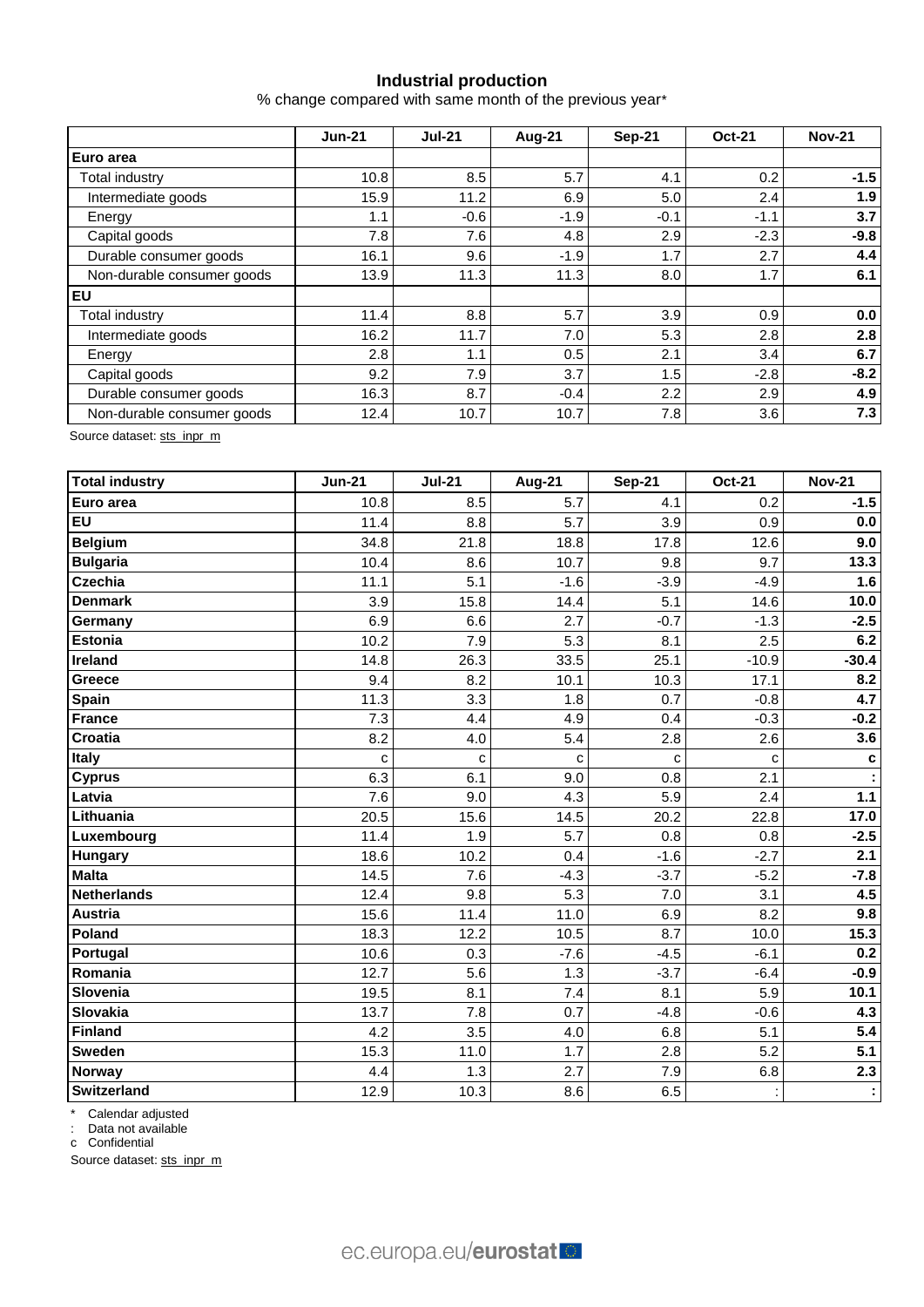# **Production indices for total industry, calendar and seasonally adjusted** (base year 2015)

|                    | 11/20 | 12/20        | 01/21 | 02/21 | 03/21 | 04/21 | 05/21 | 06/21 | 07/21 | 08/21 | 09/21        | 10/21       | 11/21 |
|--------------------|-------|--------------|-------|-------|-------|-------|-------|-------|-------|-------|--------------|-------------|-------|
| Euro area          | 104.5 | 104.4        | 105.3 | 103.8 | 104.2 | 104.8 | 103.7 | 104.1 | 104.9 | 103.1 | 102.2        | 100.9       | 103.2 |
| EU                 | 106.2 | 106.2        | 107.0 | 105.9 | 106.6 | 107.0 | 106.0 | 106.5 | 107.3 | 105.8 | 104.7        | 103.9       | 106.5 |
| <b>Belgium</b>     | 116.0 | 113.9        | 120.7 | 118.5 | 123.0 | 128.3 | 128.4 | 138.9 | 132.9 | 129.8 | 130.3        | 132.3       | 126.5 |
| <b>Bulgaria</b>    | 102.2 | 102.3        | 103.3 | 104.2 | 109.2 | 108.8 | 107.3 | 107.7 | 108.7 | 111.0 | 112.5        | 113.6       | 115.2 |
| Czechia            | 112.6 | 113.2        | 112.4 | 110.7 | 113.2 | 114.8 | 111.2 | 112.6 | 113.3 | 111.0 | 107.3        | 108.5       | 113.7 |
| <b>Denmark</b>     | 107.4 | 108.8        | 109.4 | 108.0 | 114.1 | 111.0 | 111.9 | 110.1 | 115.3 | 120.5 | 112.0        | 115.0       | 118.5 |
| Germany            | 95.6  | 96.8         | 96.7  | 94.7  | 95.4  | 95.5  | 94.6  | 94.1  | 95.2  | 91.7  | 90.8         | 93.3        | 93.2  |
| <b>Estonia</b>     | 116.6 | 117.8        | 115.5 | 115.5 | 115.6 | 121.4 | 120.4 | 124.0 | 122.7 | 119.1 | 124.3        | 120.7       | 124.0 |
| Ireland*           | 174.7 | 165.2        | 159.9 | 161.9 | 153.1 | 151.1 | 145.9 | 143.5 | 145.4 | 140.4 | 132.6        | 90.1        | 123.7 |
| Greece             | 110.7 | 110.9        | 114.6 | 111.7 | 114.2 | 119.1 | 113.8 | 113.1 | 115.9 | 116.6 | 118.2        | 121.1       | 119.7 |
| Spain              | 101.5 | 102.2        | 101.4 | 101.9 | 102.0 | 103.1 | 102.3 | 102.6 | 103.2 | 102.8 | 103.2        | 102.9       | 104.8 |
| <b>France</b>      | 98.6  | 98.2         | 101.6 | 96.9  | 97.8  | 97.7  | 97.4  | 98.0  | 98.5  | 99.4  | 97.8         | 98.7        | 98.2  |
| Croatia            | 104.9 | 105.7        | 107.4 | 109.7 | 113.0 | 110.7 | 109.3 | 110.1 | 108.9 | 109.7 | 108.4        | 110.4       | 108.8 |
| <b>Italy</b>       | c     | $\mathbf{C}$ | c     | с     | c     | C     | c     | c     | с     | C     | $\mathbf{C}$ | $\mathbf c$ | c     |
| <b>Cyprus</b>      | 128.6 | 128.2        | 128.5 | 128.8 | 128.3 | 129.6 | 130.3 | 126.4 | 129.8 | 133.8 | 127.4        | 130.4       |       |
| Latvia             | 119.8 | 120.8        | 119.0 | 120.4 | 120.9 | 123.9 | 121.2 | 122.6 | 123.8 | 121.2 | 122.9        | 121.1       | 121.4 |
| Lithuania          | 119.0 | 119.7        | 122.6 | 126.0 | 132.0 | 129.7 | 139.0 | 139.2 | 136.7 | 140.4 | 147.4        | 148.6       | 147.8 |
| Luxembourg         | 95.0  | 91.5         | 96.5  | 94.8  | 95.4  | 96.6  | 94.6  | 95.2  | 92.7  | 95.4  | 94.6         | 94.9        | 92.7  |
| Hungary            | 117.5 | 115.9        | 115.0 | 120.7 | 120.7 | 116.7 | 120.6 | 120.1 | 119.4 | 116.1 | 115.9        | 116.4       | 119.8 |
| <b>Malta</b>       | 105.4 | 105.3        | 104.6 | 100.2 | 101.6 | 107.6 | 104.3 | 108.4 | 107.0 | 100.3 | 99.7         | 101.4       | 97.6  |
| <b>Netherlands</b> | 99.7  | 99.8         | 101.4 | 99.2  | 102.3 | 102.5 | 103.0 | 105.2 | 106.1 | 103.4 | 104.3        | 103.6       | 104.2 |
| <b>Austria</b>     | 112.1 | 112.4        | 114.5 | 114.4 | 116.2 | 117.2 | 116.3 | 116.7 | 118.8 | 120.2 | 118.4        | 121.7       | 123.2 |
| Poland             | 127.6 | 128.0        | 129.8 | 130.2 | 133.7 | 132.7 | 134.8 | 136.2 | 137.4 | 135.7 | 136.6        | 139.1       | 147.3 |
| Portugal           | 100.0 | 101.7        | 100.9 | 102.1 | 101.7 | 102.2 | 97.3  | 95.2  | 98.6  | 96.7  | 98.6         | 99.0        | 100.2 |
| Romania            | 111.8 | 112.8        | 113.5 | 113.4 | 115.8 | 120.1 | 110.0 | 110.3 | 109.3 | 108.9 | 106.4        | 107.0       | 109.7 |
| Slovenia           | 123.0 | 122.4        | 124.9 | 126.2 | 127.0 | 128.4 | 127.7 | 130.5 | 128.3 | 129.4 | 130.5        | 131.4       | 135.1 |
| Slovakia           | 112.8 | 112.9        | 113.5 | 113.6 | 113.9 | 113.1 | 110.6 | 113.8 | 115.0 | 110.8 | 109.3        | 112.9       | 116.9 |
| <b>Finland</b>     | 110.3 | 110.1        | 110.5 | 113.1 | 110.7 | 112.2 | 114.5 | 112.6 | 112.9 | 114.3 | 115.2        | 115.2       | 115.9 |
| <b>Sweden</b>      | 110.4 | 111.6        | 111.4 | 112.6 | 114.8 | 114.2 | 113.9 | 115.2 | 115.5 | 113.5 | 113.5        | 115.7       | 115.8 |
| Norway             | 98.9  | 102.1        | 103.2 | 101.8 | 102.8 | 102.7 | 102.4 | 103.5 | 103.5 | 106.3 | 109.7        | 103.9       | 100.8 |
| <b>Switzerland</b> | 116.6 | 115.8        | 118.7 | 119.2 | 126.9 | 125.9 | 122.3 | 122.2 | 123.0 | 122.5 | 123.7        |             |       |

\* CSO Ireland is carrying out a review of the seasonal adjustment methodology for industrial production

: Data not available

c Confidential

Source dataset: [sts\\_inpr\\_m](https://ec.europa.eu/eurostat/databrowser/view/STS_INPR_M__custom_157783/bookmark/table?lang=en&bookmarkId=aaa35620-bc24-4bdd-99af-6d42250032b6)